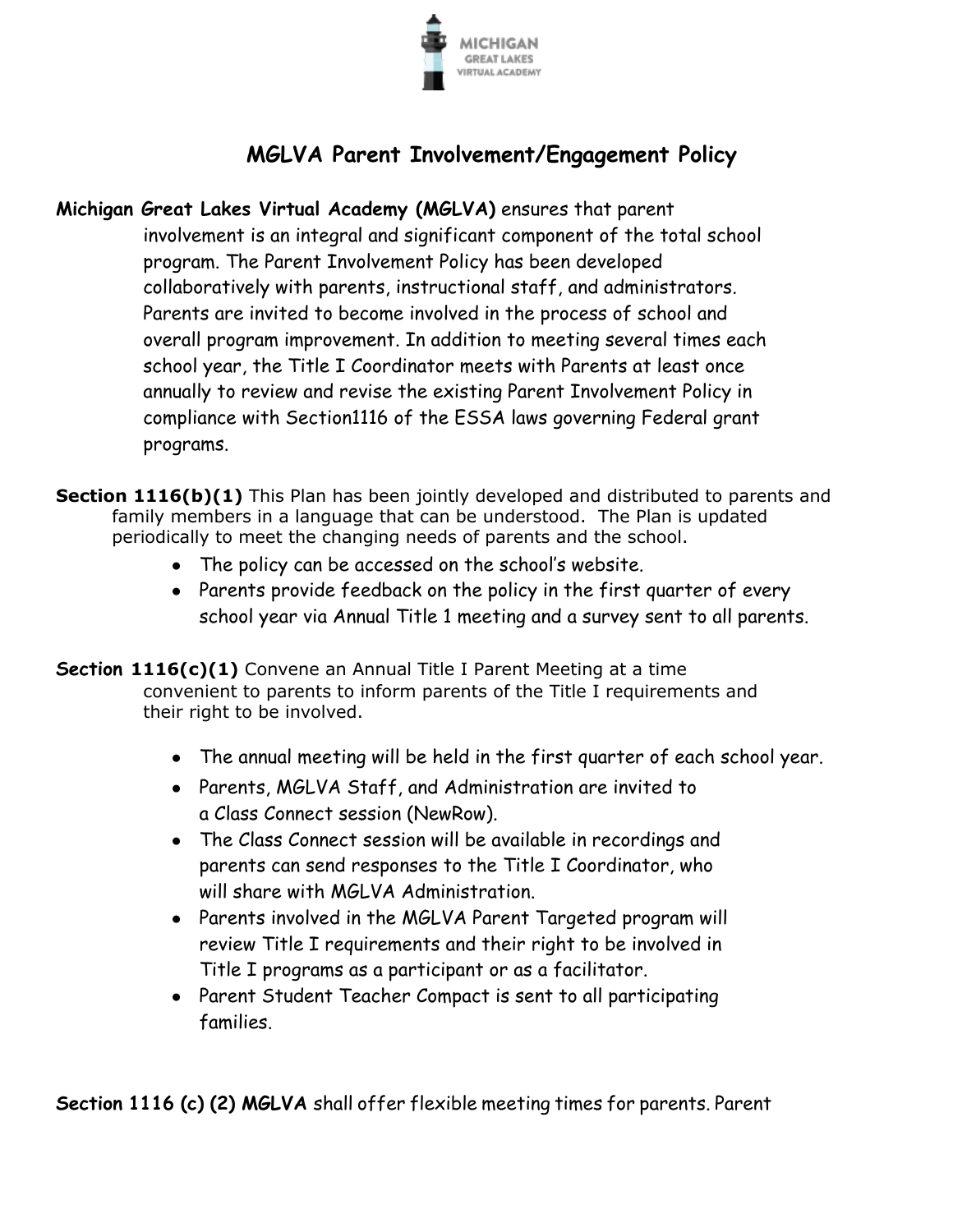

meetings include academic based topics that provide resources, tools, and strategies that help improve student academic preparation and academic achievement.

- MGLVA Targeted meeting sessions are provided virtually and will be made available as recordings on the MGLVA website [http://MGLVA.k12.com a](http://mglva.k12.com/)nd the K12 Strong Start Website (and www.MGLVA.k12start.com).
- Parents are invited to work with the Parent Success coach on strategies that will increase their student's academic achievement.
- **Section 1116 (c)(3) MGLVA** shall involve parents, in an organized, ongoing, and timely way, in the planning, review and improvement of programs under Title I, Part A including the planning, review and improvement of the school level Parent Involvement Policy and the joint development of the schoolwide Title I program plan.
	- MGLVA Leadership Team updated the existing Parent Involvement Plan 2021.
	- MGLVA Targeted Title Parents reviewed and updated The Parent Involvement Policy annually and provided feedback.
	- Parents met with the Title I Coordinator to provide feedback on specific sections of the Parent Involvement

**Section 1116(c)(4)(A)** Provide parents of Title I children timely information about the Title I Program.

- Parents are contacted via phone conference at the beginning of the program and universal assessments results are reviewed.
- The parents are provided feedback every 6 weeks on the progress of their students during the progress monitoring week.
- Parent teacher conferences are held twice a year for parents to speak with all teachers who work with their students.
- Annual Title 1 meeting is held virtually during the first quarter of the year.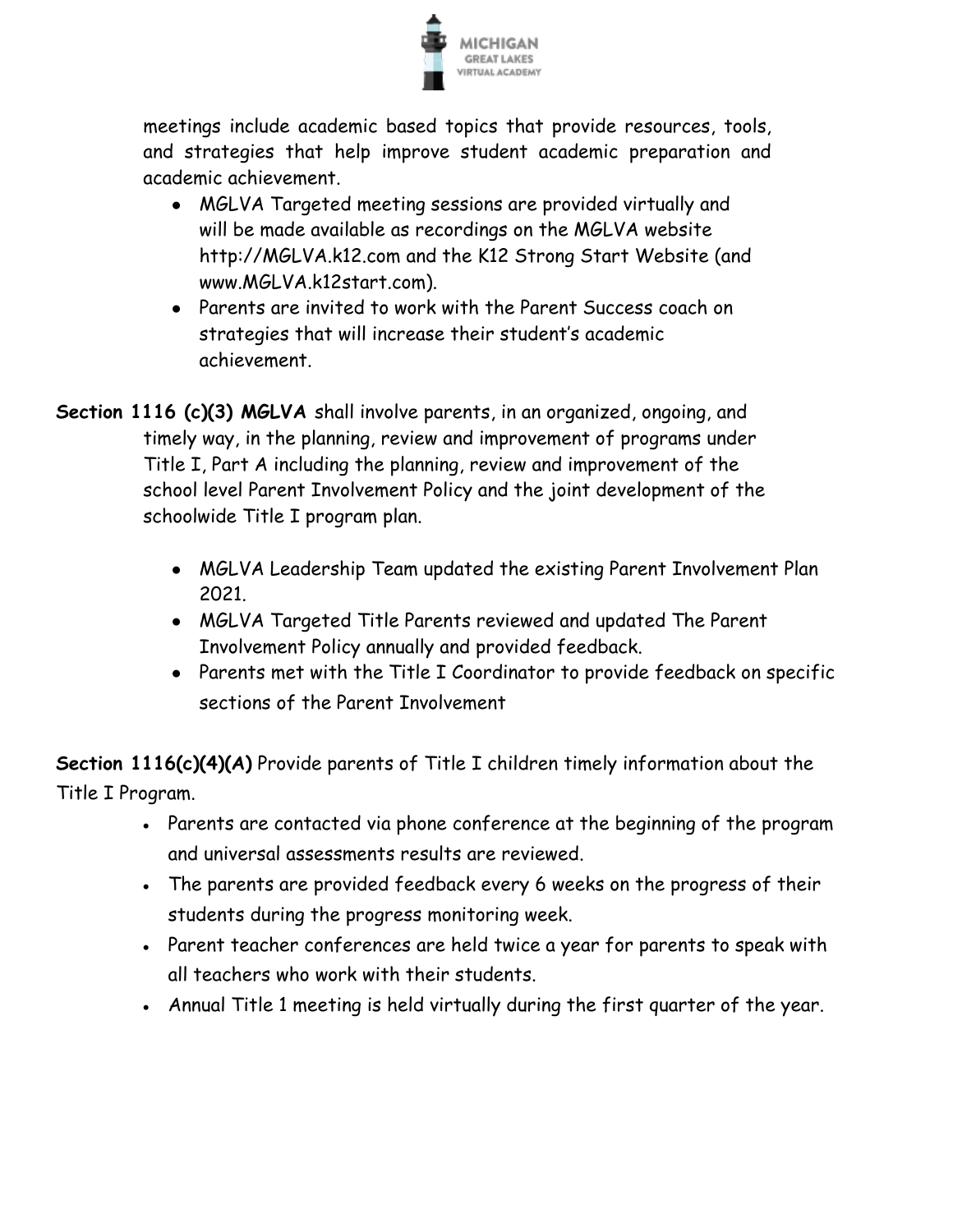

**Section 1116(c)(4)(B)** Provide parents of Title I children a description and explanation of the curriculum used at the school, the forms of academic assessment used to measure progress, and the achievement levels students are expected to meet.

Parents are provided information about the school's curriculum, assessments, and proficiency level expectations in the following ways:

- Orientation
- Curriculum is shipped to the house
- Parent Success coach holds Fall Informational Sessions
- Emails and Social Media

**Section 1116(c)(4)(C)** Provide parents of participating Title I students opportunities for regular meetings to formulate suggestions, to participate in decision-making as it relates to their child's education, and to respond to any suggestions as soon as possible.

Parents have opportunities to share suggestions, participate in decision making, and respond to any suggestions in the following ways:

- Surveys
- Parent Committee Meetings
- Parent/Student/Teacher Compact Survey
- Daily live sessions with teachers
- Open office hours

**Section 1116(c)(5)** Ensure that if the Schoolwide Program Plan is not satisfactory to parents of participating students, submit any parent comments on the Plan when the school makes the Plan available to the Local Educational Agency (LEA).

If parents are not satisfied with the School Improvement Plan or Programs, they have opportunities to make comments by:

- Emailing the committee
- During parent committee meetings
- Live Board Zoom Meetings

**Section 1116(e)(1)** Shall provide assistance to parents of students served by the school in understanding the State's academic content standards, the State and Local assessments, and how to monitor their child's progress and work with educators to improve the achievement of their children.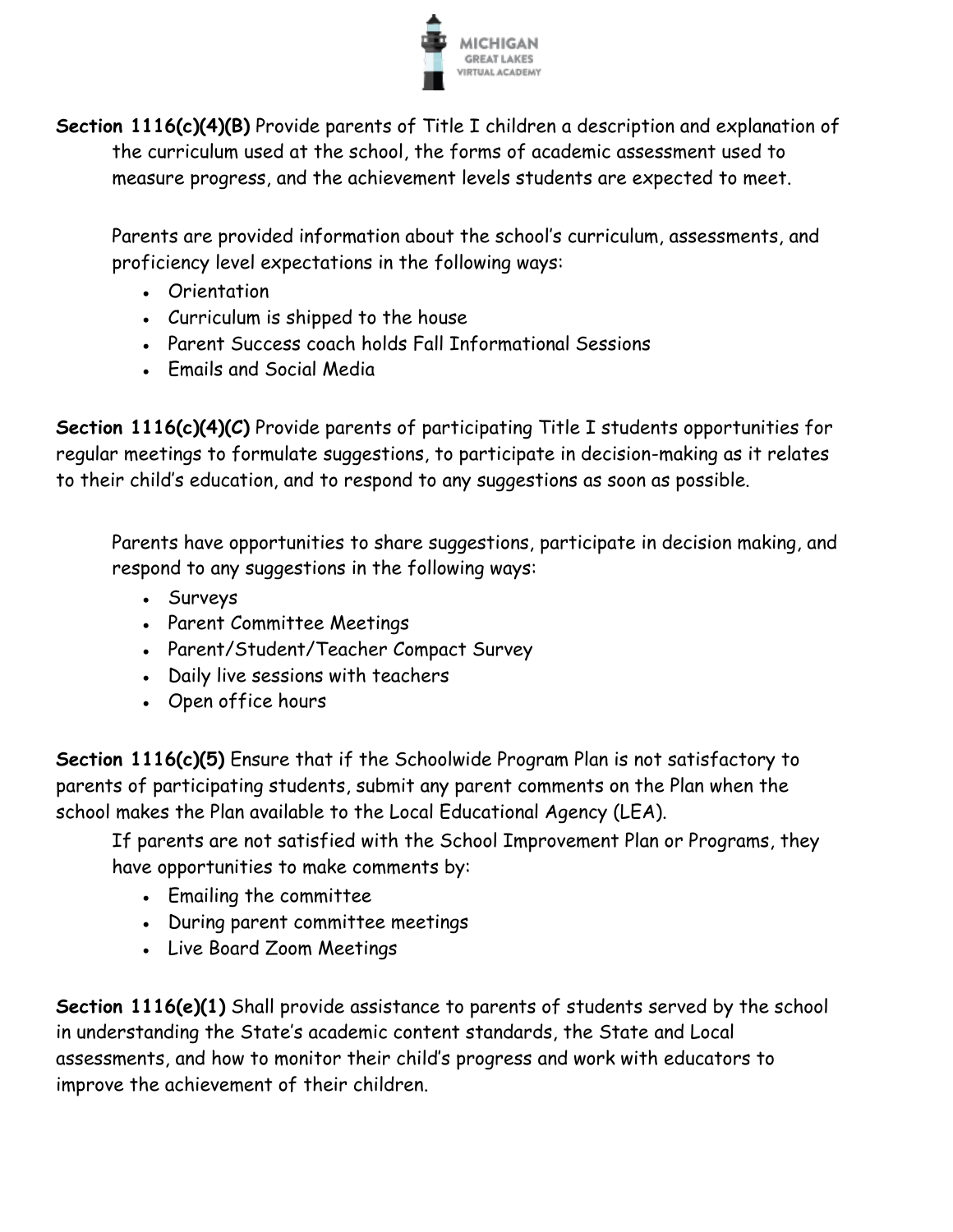

- IRIP Literacy Workshops
- Daily Teacher Mini Workshops for K/1 students
- Orientation
- Website
- Office Hours

**Section 1116(e)(2)** Shall provide materials and training to help parents work with their children to improve their children's achievement, such as literacy training and using technology, as appropriate, to foster parental involvement.

- Parent Success coach surveyed parents for workshop and speaker interets
- Learning Coach University
- Parent Engagement Team
- Advisors Provide power hours

**Section 1116(e)(3)** Shall educate staff in the value and utility of parents' contributions, in how to reach out to, and communicate with, and work with parents as equal partners, to coordinate and implement parental involvement programs, and to build relationships between the parents and the school.

On-going professional development for staff on effective ways to increase parental involvement occurs annually. They include:

- 7 Mindsets Social Emotional Learning
- Parent Engagement topics for at risk students
- Relationship building Know to Grow

**Section 1116(e)(4)** Shall coordinate and integrate parental involvement Programs and activities with other Federal, State, and local Programs, including public preschool Programs, and conduct other activities, such as parent resource centers, that encourage and support parents in more fully participating in the education of their children.

• Social work coordinates with local agencies to help families get needs met.

**Section 1116(e)(5)** Shall ensure information is shared with parents in a language and format they can understand.